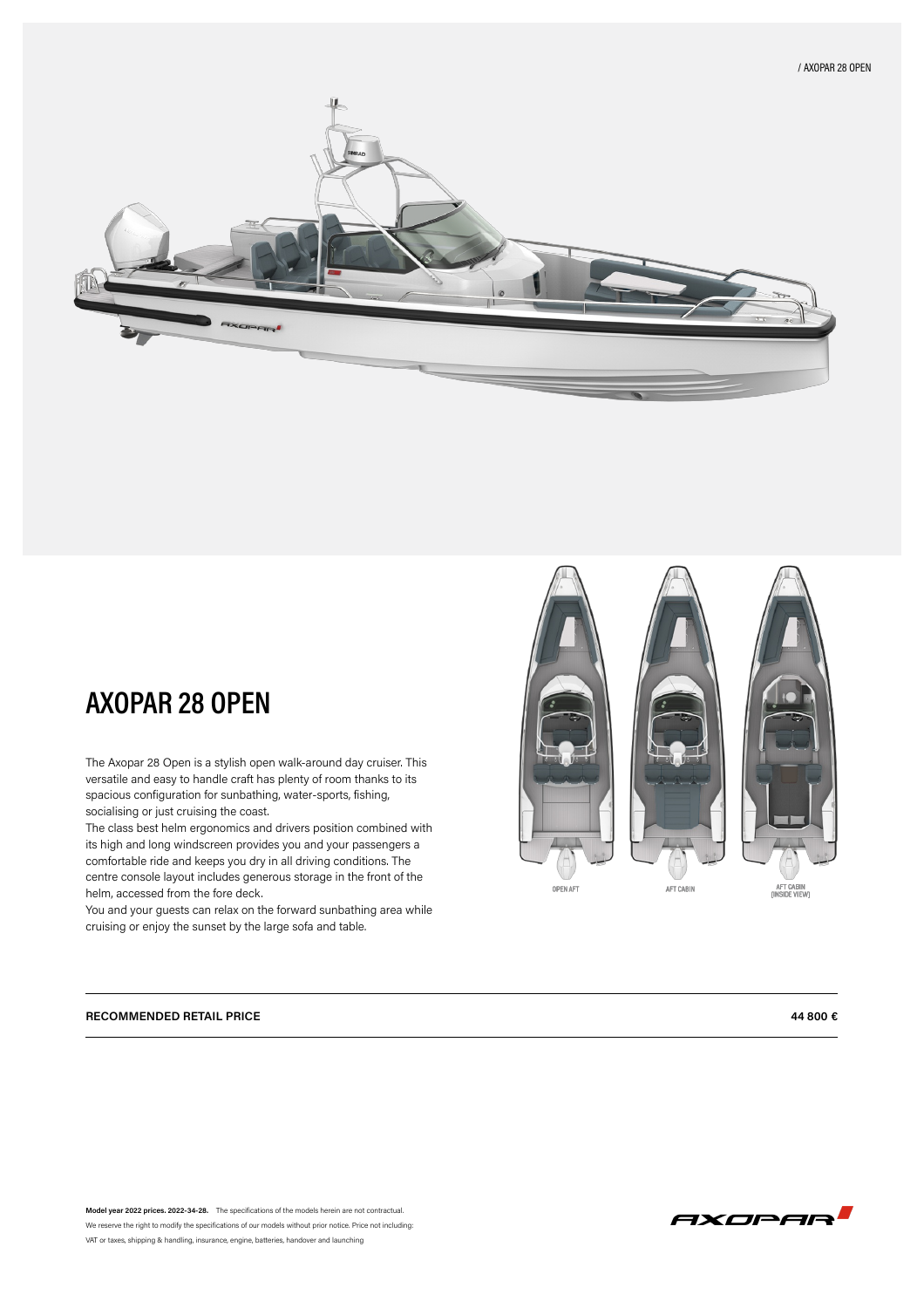# **AXOPAR 28 OPEN**

### **TECHNICAL SPECIFICATIONS**

| Overall Length (excl. Engine)                | 8,75 m (28ft 8in)           | <b>Berths</b>            | 2 persons (w. opt. aft cabin)               |
|----------------------------------------------|-----------------------------|--------------------------|---------------------------------------------|
| Overall Length incl. Bathing Platforms       | 9,18 m (30ft 1in)           | Fuel capacity            | 280 l (74 gal)                              |
| Beam                                         | 2,95 m (9ft 8in)            | Construction             | GRP                                         |
| Height (Waterline to Targa incl. Light Mast) | 2,85 m (9ft 4in)            | Classification           | B - Offshore / C - Coastal                  |
| Height (Waterline to Window excl. Targa)     | 1,60 m (5ft 3in)            | Max speed range          | 32-46 kts                                   |
| Draft to props                               | 0,80 m (2ft 8in)            | Outboard engines         | $200 - 400$ hp                              |
| Weight (excl. Engine)                        | 1770 kg (3902lbs)           | Fuel consumption, cruise | 1.75   / nm (350 hp @ 30 knots)             |
| Passengers                                   | B: 6 persons / C: 9 persons | Hull design              | Twin stepped 22 degree V "Sharp entry hull" |

Specifications may be changed without prior notice. Performance may vary due to equipment, weather and load conditions.

### **STANDARD EQUIPMENT**

**General:** Hand laminated hull in Vinylester resin for the first coat for osmosis preventation of the hull in GRP material, Twin-stepped hull w. "sharp entry bow", Integrated engine bracket in hull for outboard engines, Fixed aluminum fuel tank 280l w. overflow prevention, Fuel sensor Vema, Heavy-duty rub rail w. rubber end caps in grey, Heavy-duty rub rail around swim platforms, Axopar 3D signature chrome logo on both sides of hull, Bow thruster tunnel preparation in hull, Walkaround deck layout w. open aft deck, Anti-skid finishing on working deck areas and deck hatches, Self-draining deck area w. quick drain aft deck, Self-bailing cockpit & helm area, All hardware, pulpits, locks, hinges, filler caps & cockpit grab rails in 316 stainless steel, 6 x cleats on aft, midships and fore deck, Additional hooking points for safety harness around side deck areas, Side rails, Spacious anchor locker w. drainage in bow, L-shaped bench with storage on fore deck, Cupholders on both sides of the L-sofa in bow, Toughened glass windscreen in light green tint, Aluminium window frame painted in white, 3d 28 signature logo, Heavy-duty pantograph windscreen wiper, Twin fender storages on aft deck w. insulation /cooler boxes, Aft deck w. storage compartment, Lightmast, removable, Flagpole, Signal horn, Two electric bilge pumps w. auto-function, Manual bilge pump for aft deck section, Integrated swim platforms and telescopic bathing ladder, Integrated LED navigation lights.

**Cockpit:** 2 x front and 3 x cockpit seats, rotating & length adjustable

w. flip-up bolster, Silvertex Sterling fabric on all seats and upholstery, Storage compartment under centre aft seats, Document pocket on console wall, Stainless steel footrest, Lowered floor level at helm section, 2 x LED deck lights in helm floor, Led roof spotlights 2pcs, Harbour cover for helm and front seats, Harbour covering for cockpit seats.

**Helm:** Clean Helm-layout, Dashboard & console top panels in dark grey soft touch finish, Center console panels in black high-gloss finish, Helm panel with passenger side grab rail, Control switch panel in glass w. illuminated push buttons, Steering wheel in leather w. Axopar logo, Main control panel with twin battery switches and automatic fuses for direct supply, Cupholders on dashboard x2, 12V power outlet on dashboard.

**Front deck stowage area/toilet:** Enlarged stowage area in center console / optional toilet with raised interior finish with headliner and toiled door in double mold integrated window, varnished oak back panel with integrated mirror, 2 LED spotlights in deck stowage / toilet, Main fuse panel with automatic fuses and 12V outlet located in deck stowage / toilet area.

**Model year 2022 prices. 2022-34-28.** The specifications of the models herein are not contractual. We reserve the right to modify the specifications of our models without prior notice. Price not including VAT or taxes, shipping & handling, insurance, engine, batteries, handover and launching